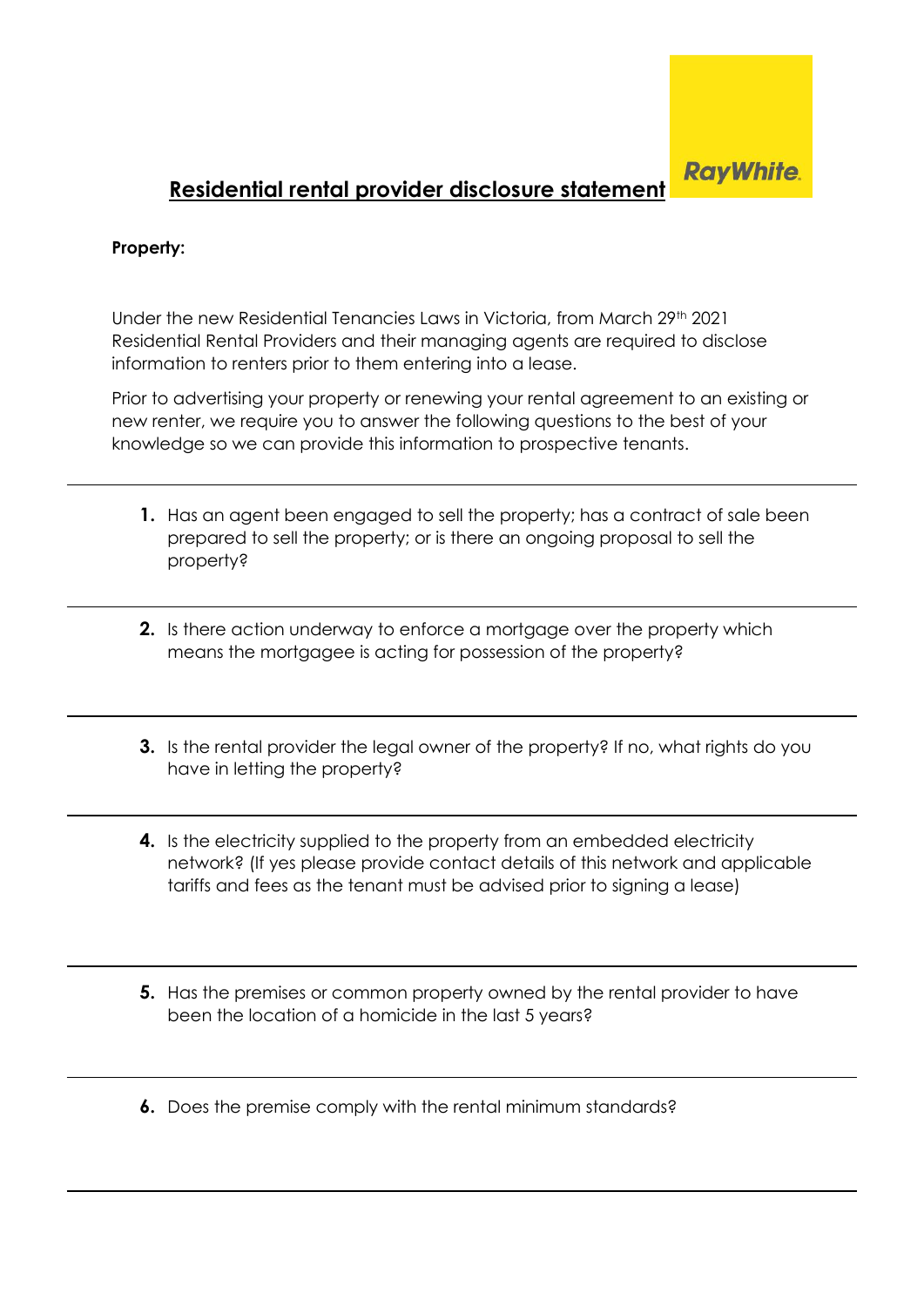- **7.** Has the rental provider received a repair notice in the last 3 years that is related to mould or dampness in the premise which is caused by or related to the building structure?
- **8.** What is the date of the most recent?

Smoke Detector Check (every 12 months)

Gas Safety Check (every 2 years)

Electrical Safety Check (every 2 years

Pool Barrier Safety Check (if applicable)

**9.** Are there any outstanding recommendations to be completed from a smoke, gas or electrical safety check?

**10.**Is the premise registered under the Heritage Act 2017?

**11.**Is the premise known by the rental provider to?

**i.** be contaminated because the premise has been used for trafficking or cultivation of a drug of dependence in the last 5 years?

**ii.** have friable or non-friable asbestos based on an inspection by a suitably qualified person?

**iii.** be affected by a building or planning application?

**12.**Is the premise or common property known to be the subject of any notice, order declaration, report or recommendation issued by a relevant building surveyor, municipal building surveyor, public authority or government department relating to any building defects or safety concerns for the property? (this includes any building defects or safety concerns such as the presence of combustible cladding, water leaks or structural issues affecting the rented premise).